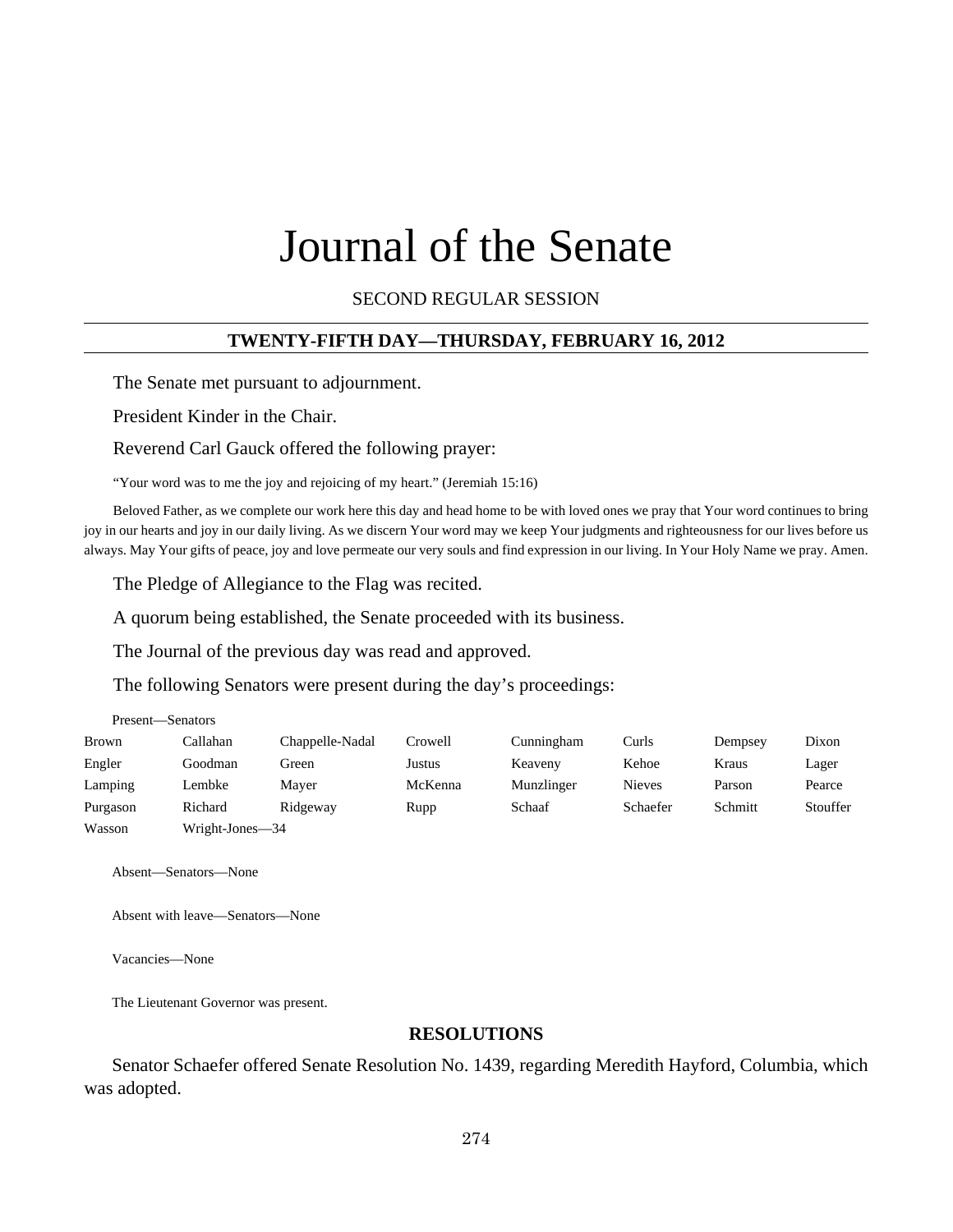Senator Schaefer offered Senate Resolution No. 1440, regarding Cameron Williams, Columbia, which was adopted.

Senator Schaefer offered Senate Resolution No. 1441, regarding Michael EH Matson, Columbia, which was adopted.

Senator Wasson offered Senate Resolution No. 1442, regarding the Eighty-second Birthday of James Harold Vestal, which was adopted.

Senator Stouffer offered Senate Resolution No. 1443, regarding Shelbie Kirkendoll, Kearney, which was adopted.

Senator Stouffer offered Senate Resolution No. 1444, regarding the KATY Bridge Coalition, which was adopted.

Senator Stouffer offered Senate Resolution No. 1445, regarding Robert and Elizabeth Betteridge, which was adopted.

Senator Stouffer offered Senate Resolution No. 1446, regarding the Saline County Courthouse, Marshall, which was adopted.

Senator Crowell offered Senate Resolution No. 1447, regarding Dr. Bonnie Stepenoff, which was adopted.

## **INTRODUCTION OF BILLS**

The following Bills were read the 1st time and ordered printed:

**SB 795**–By Callahan, Justus and Curls.

An Act to repeal sections 141.210, 141.220, 141.250, 141.290, 141.300, 141.320, 141.410, 141.480, 141.540, 141.550, 141.560, 141.570, 141.580, 141.720, 141.770, 141.790, RSMo, and section 141.530 as enacted by senate committee substitute for house substitute for house committee substitute for house bills nos. 977 & 1608, eighty-ninth general assembly, second regular session, and section 141.530 as enacted by conference committee substitute no. 2 for house committee substitute for senate bill no. 778, eighty-ninth general assembly, second regular session, and to enact in lieu thereof thirty-four new sections relating to land tax collection, with a penalty provision for a certain section.

#### **SB 796**–By Justus.

An Act to repeal section 348.280, RSMo, relating to encouraging investment in science and technology.

#### **SB 797**–By Justus.

An Act to amend chapter 161, RSMo, by adding thereto one new section relating to voluntary prekindergarten.

**SB 798**–By Justus, Engler, Keaveny, Wright-Jones, Chappelle-Nadal and Curls.

An Act to repeal sections 213.010, 213.030, 213.040, 213.045, 213.050, 213.055, 213.065, 213.070, and 213.101, RSMo, and to enact in lieu thereof nine new sections relating to discrimination based on sexual orientation or gender identity.

**SB 799**–By Justus, Engler, Keaveny, Wright-Jones, Chappelle-Nadal and Curls.

An Act to repeal section 160.775, RSMo, and to enact in lieu thereof one new section relating to school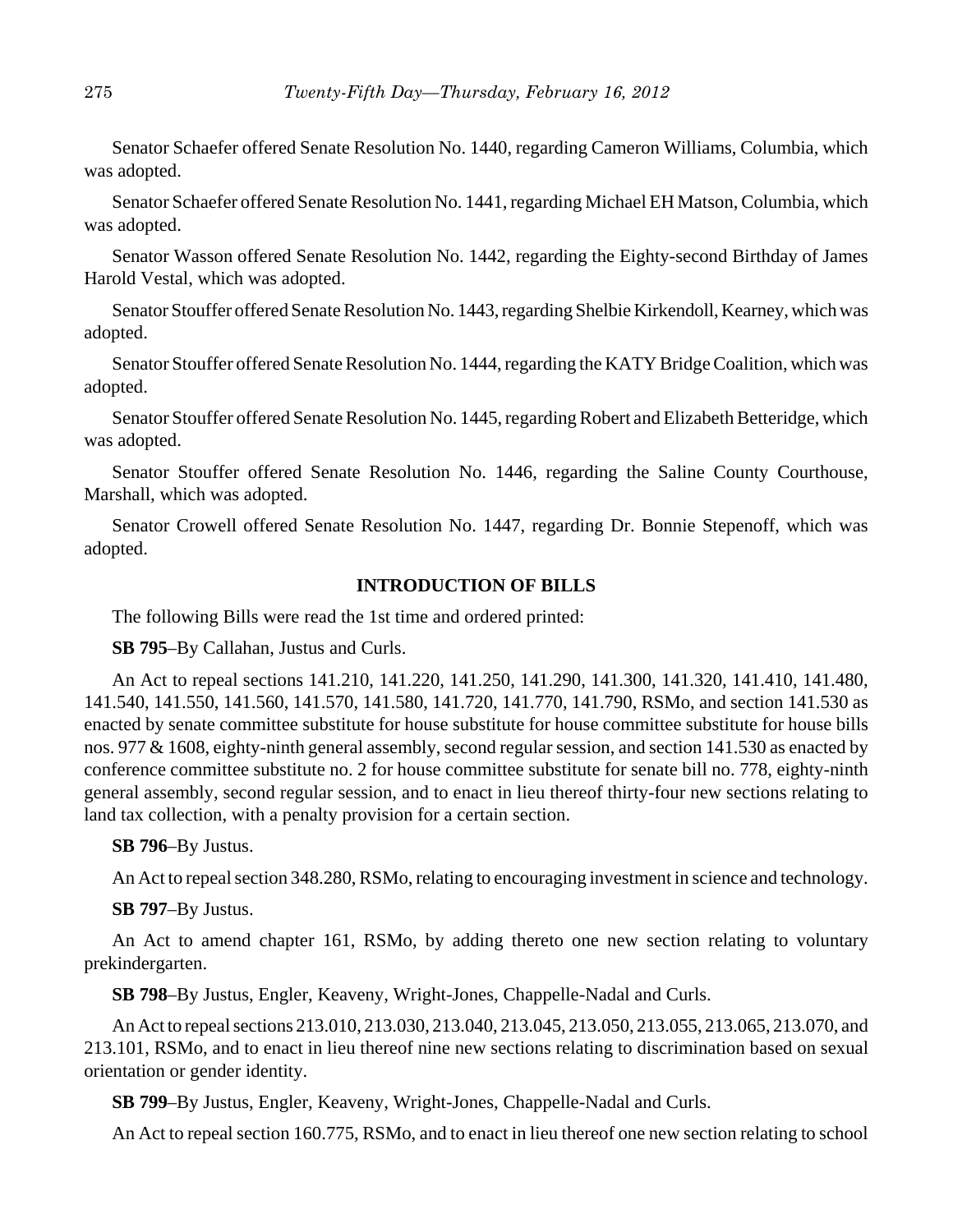safety.

#### **SB 800**–By Justus.

An Act to repeal section 170.015, RSMo, and to enact in lieu thereof one new section relating to sexual education.

## **SB 801**–By Justus.

An Act to amend chapter 174, RSMo, by adding thereto one new section relating to higher education tuition policy, with an emergency clause.

## **SB 802**–By Justus.

An Act to repeal section 167.164, RSMo, and to enact in lieu thereof one new section relating to the provision of alternative education services for students who have demonstrated disruptive behavior.

## **SB 803**–By Rupp.

An Act to repeal sections 337.300, 337.305, 337.310, 337.315, 337.325, and 337.345, RSMo, and to enact in lieu thereof five new sections relating to behavior analysis.

## **SB 804**–By Engler.

An Act to repeal section 535.030, RSMo, and to enact in lieu thereof one new section relating to the failure to vacate leased premises in a rent and possession case, with penalty provisions.

## **SB 805**–By Engler.

An Act to repeal section 304.351, RSMo, and to enact in lieu thereof one new section relating to fines for failing to yield the right-of-way, with penalty provisions.

## **SB 806**–By Cunningham.

An Act to repeal sections 160.045, 163.172, 168.101, 168.102, 168.104, 168.106, 168.108, 168.110, 168.112, 168.114, 168.116, 168.118, 168.120, 168.122, 168.124, 168.128, 168.130, 168.201, 168.211, 168.221, 168.251, 168.291, 168.410, and 536.018, RSMo, and to enact in lieu thereof twenty-five new sections relating to the employment of school personnel, with an effective date.

## **SB 807**–By Dempsey.

An Act to repeal sections 287.140, 287.141, 287.143, 287.149, 287.160, 287.210, 287.220, 287.690, and 287.715, RSMo, and to enact in lieu thereof ten new sections relating to workers' compensation, with an emergency clause for certain sections, with existing penalty provisions.

## **SB 808**–By Lembke.

An Act to repeal section 115.363, RSMo, and to enact in lieu thereof two new sections relating to recall elections for United States senators.

## **SB 809**–By Lamping.

An Act to repeal sections 209.150, 209.152, and 209.200, RSMo, and to enact in lieu thereof three new sections relating to services and accommodations for persons with disabilities.

## **SB 810**–By Lamping.

An Act to repeal sections 199.170, 199.180, 199.190, 199.200, 199.210, 199.240, 199.250, 199.260, and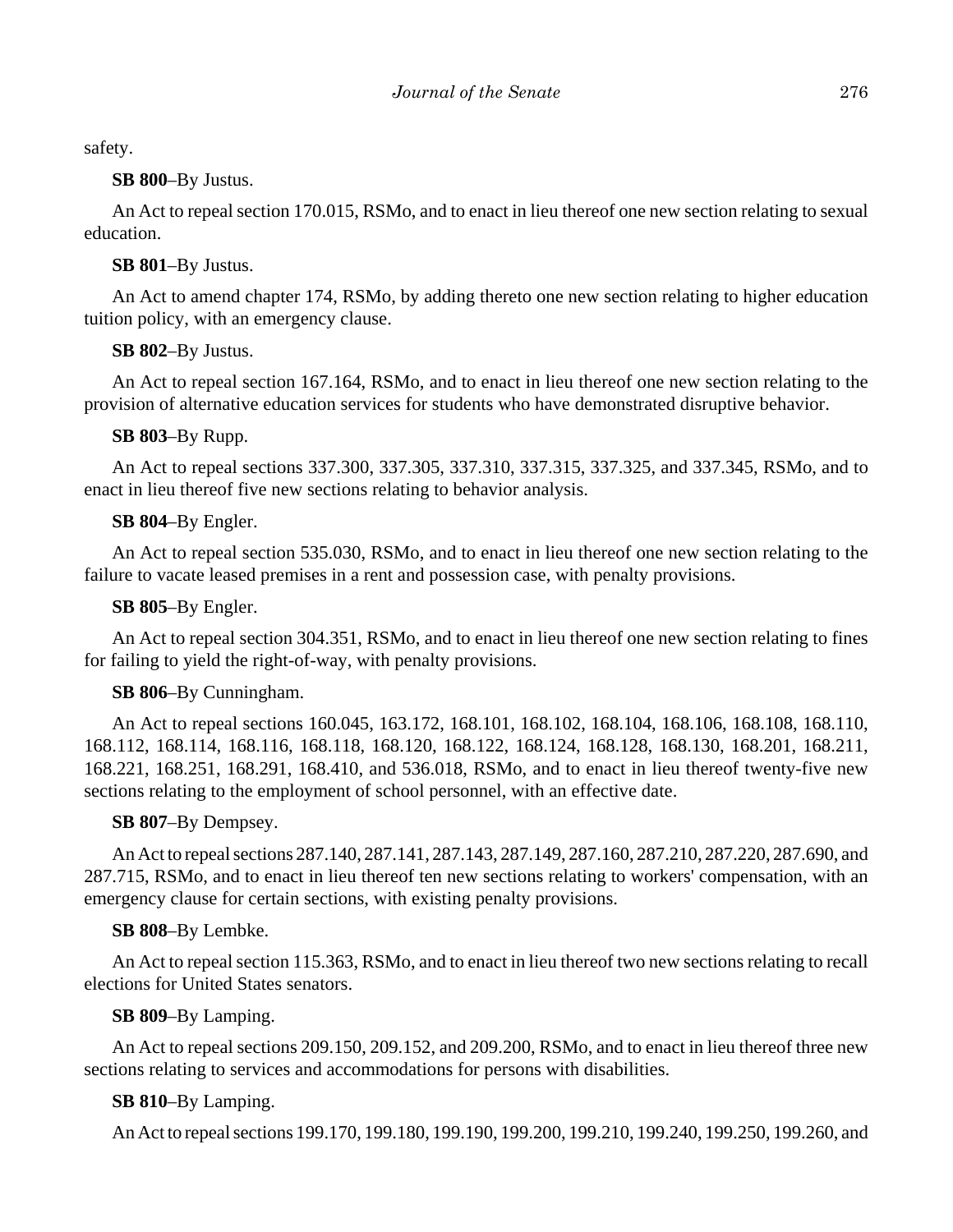199.270, RSMo, and to enact in lieu thereof fourteen new sections relating to tuberculosis testing, with penalty provisions.

#### **SB 811**–By Dixon.

An Act to authorize the conveyance of property owned by the board of governors of Missouri State University to the city of Springfield.

**SB 812**–By Schaefer, Chappelle-Nadal, Schmitt, Richard, Engler, Parson, Mayer, Curls, Lamping, Schaaf, Keaveny and Dempsey.

An Act to amend chapter 338, RSMo, by adding thereto one new section relating to the Missouri electronic prior authorization committee.

Senator Stouffer assumed the Chair.

#### **REPORTS OF STANDING COMMITTEES**

Senator Purgason, Chairman of the Committee on Ways and Means and Fiscal Oversight, submitted the following reports:

Mr. President: Your Committee on Ways and Means and Fiscal Oversight, to which were referred **SCS** for **SB 773** and **SB 455**, begs leave to report that it has considered the same and recommends that the bills do pass.

#### **THIRD READING OF SENATE BILLS**

**SB 455**, introduced by Senator Pearce, entitled:

An Act to repeal sections 173.005 and 173.040, RSMo, and to enact in lieu thereof two new sections relating to duties prescribed to the coordinating board for higher education.

Was taken up.

YEAS—Senators

On motion of Senator Pearce, **SB 455** was read the 3rd time and passed by the following vote:

| <b>Brown</b> | Callahan | Chappelle-Nadal | Crowell | Cunningham | Curls         | Dempsey | Dixon    |
|--------------|----------|-----------------|---------|------------|---------------|---------|----------|
| Engler       | Goodman  | Green           | Justus  | Keaveny    | Kehoe         | Kraus   | Lager    |
| Lamping      | Lembke   | Mayer           | McKenna | Munzlinger | <b>Nieves</b> | Parson  | Pearce   |
| Purgason     | Richard  | Ridgeway        | Rupp    | Schaaf     | Schaefer      | Schmitt | Stouffer |
| Wasson-33    |          |                 |         |            |               |         |          |

NAYS—Senators—None

Absent—Senator Wright-Jones—1

Absent with leave—Senators—None

Vacancies—None

The President declared the bill passed.

On motion of Senator Pearce, title to the bill was agreed to.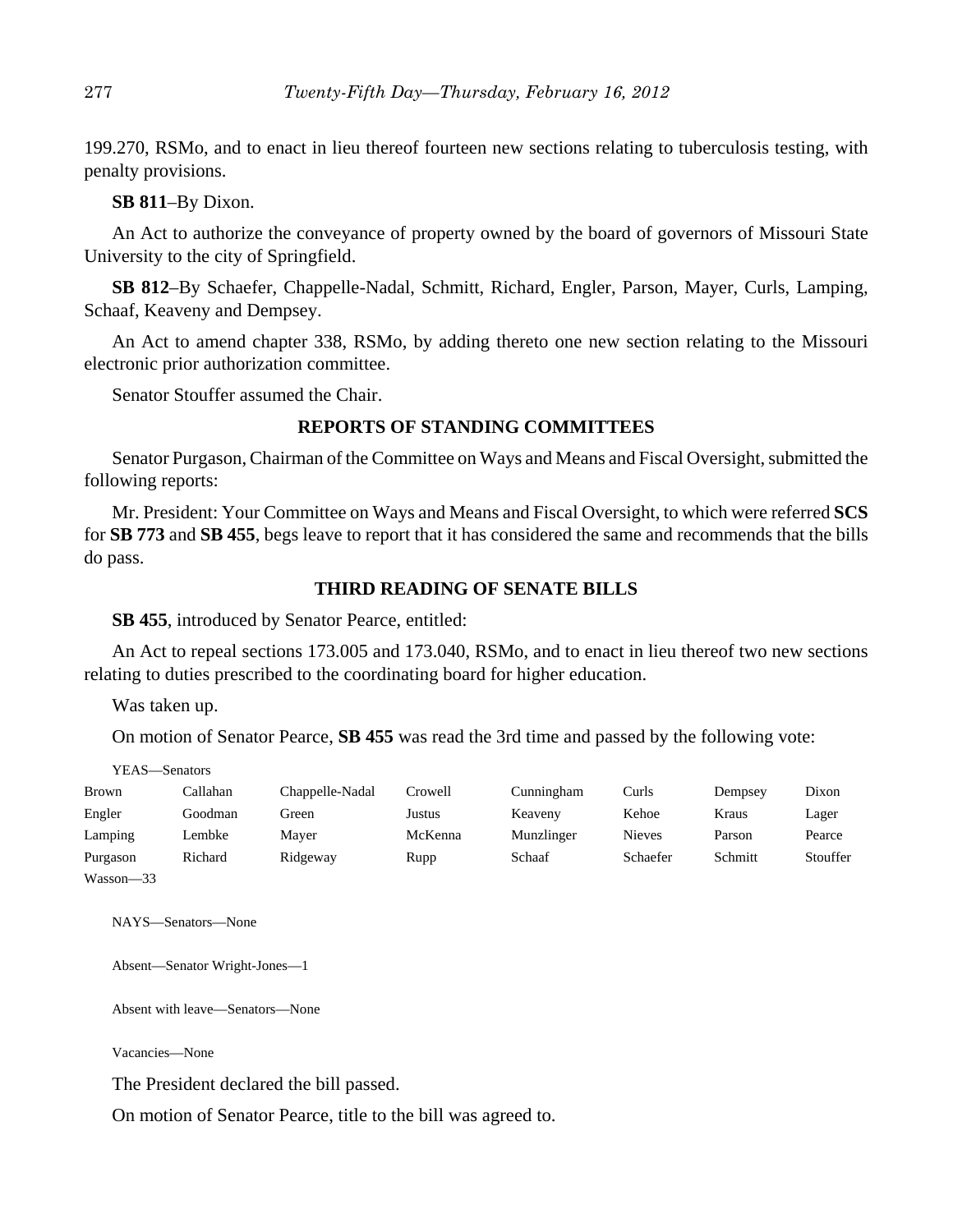Senator Pearce moved that the vote by which the bill passed be reconsidered.

Senator Rupp moved that motion lay on the table, which motion prevailed.

**SCS** for **SB 498**, entitled:

## SENATE COMMITTEE SUBSTITUTE FOR SENATE BILL NO. 498

An Act to repeal section 407.489, RSMo, and to enact in lieu thereof one new section relating to retail businesses operated by charitable organizations.

Was taken up by Senator Munzlinger.

On motion of Senator Munzlinger, **SCS** for **SB 498** was read the 3rd time and passed by the following vote:

```
YEAS—Senators
```

| Brown    | Callahan | Chappelle-Nadal | Crowell | Cunningham | Curls    | Dempsey | Dixon          |
|----------|----------|-----------------|---------|------------|----------|---------|----------------|
| Engler   | Goodman  | Green           | Justus  | Keaveny    | Kehoe    | Kraus   | Lager          |
| Lamping  | Lembke   | Maver           | McKenna | Munzlinger | Nieves   | Parson  | Pearce         |
| Purgason | Richard  | Ridgeway        | Rupp    | Schaaf     | Schaefer | Schmitt | Stouffer $-32$ |

NAYS—Senators—None

```
Absent—Senators
```
Wasson Wright-Jones—2

Absent with leave—Senators—None

Vacancies—None

The President declared the bill passed.

On motion of Senator Munzlinger, title to the bill was agreed to.

Senator Munzlinger moved that the vote by which the bill passed be reconsidered.

Senator Dempsey moved that motion lay on the table, which motion prevailed.

**SB 611**, introduced by Senator Lembke, entitled:

An Act to amend chapter 304, RSMo, by adding thereto one new section relating to the establishment of minimal yellow light change interval times for traffic control devices.

Was taken up.

On motion of Senator Lembke, **SB 611** was read the 3rd time and passed by the following vote:

YEAS—Senators

| Brown                                      | Callahan | Chappelle-Nadal | Crowell | Cunningham | Curls         | Dempsey  | Dixon  |
|--------------------------------------------|----------|-----------------|---------|------------|---------------|----------|--------|
| Engler                                     | Goodman  | Green           | Justus  | Keaveny    | Kehoe         | Kraus    | Lager  |
| Lamping                                    | Lembke   | Maver           | McKenna | Munzlinger | <b>Nieves</b> | Parson   | Pearce |
| Purgason                                   | Ridgeway | Rupp            | Schaaf  | Schaefer   | Schmitt       | Stouffer | Wasson |
| $\mathbf{W}$ . $\mathbf{L}$ . $\mathbf{L}$ |          |                 |         |            |               |          |        |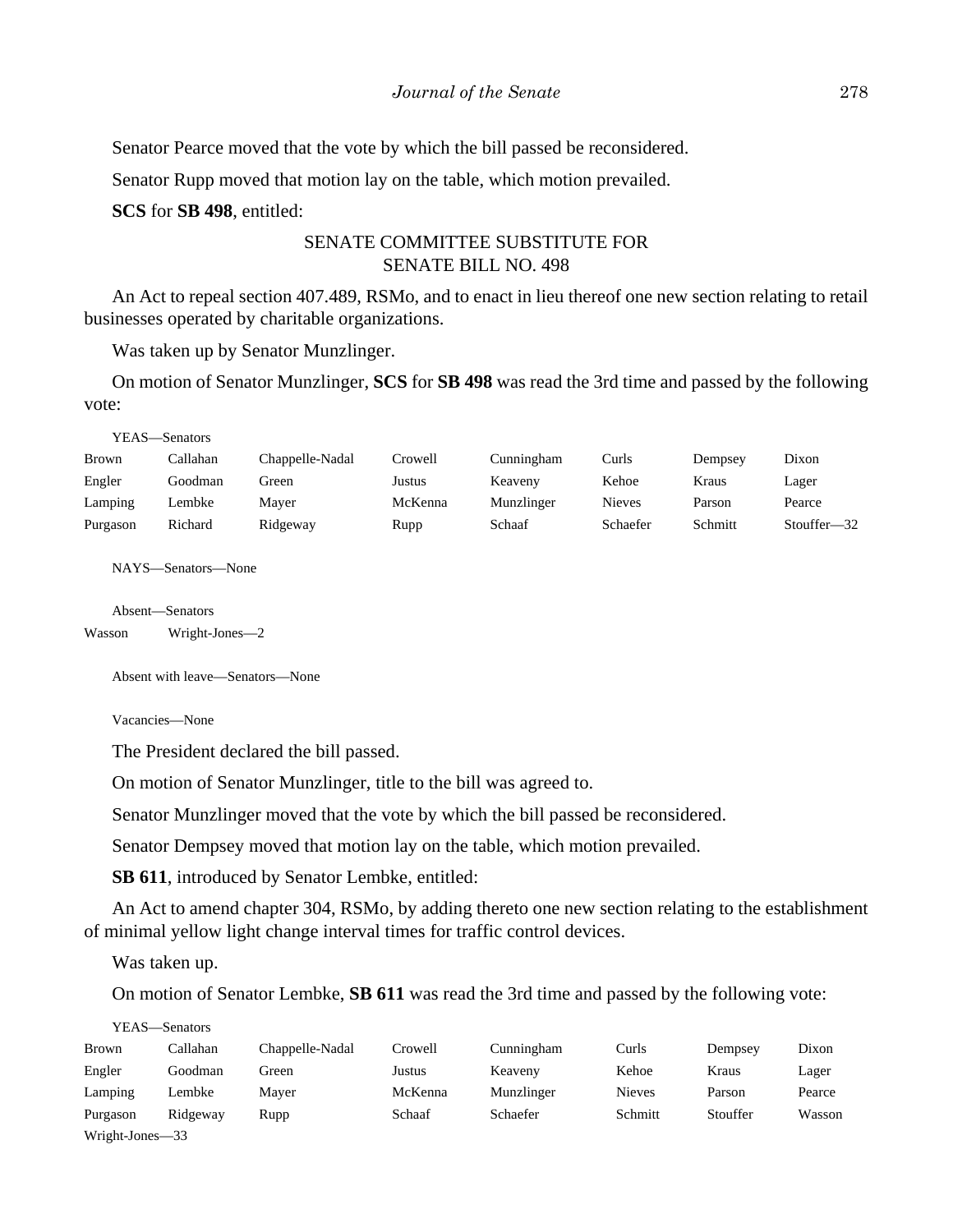NAYS—Senators—None

Absent—Senator Richard—1

Absent with leave—Senators—None

Vacancies—None

The President declared the bill passed.

On motion of Senator Lembke, title to the bill was agreed to.

Senator Lembke moved that the vote by which the bill passed be reconsidered.

Senator Dempsey moved that motion lay on the table, which motion prevailed.

**SB 594**, introduced by Senator Kraus, entitled:

An Act to repeal sections 407.1095, 407.1098, 407.1101, 407.1104, and 407.1107, RSMo, and to enact in lieu thereof five new sections relating to the no-call list.

Was taken up.

On motion of Senator Kraus, **SB 594** was read the 3rd time and passed by the following vote:

#### YEAS—Senators

| Brown    | Callahan        | Chappelle-Nadal | Crowell | Cunningham | Curls         | Dempsey | Dixon    |
|----------|-----------------|-----------------|---------|------------|---------------|---------|----------|
| Engler   | Goodman         | Green           | Justus  | Keaveny    | Kehoe         | Kraus   | Lager    |
| Lamping  | Lembke          | Mayer           | McKenna | Munzlinger | <b>Nieves</b> | Parson  | Pearce   |
| Purgason | Richard         | Ridgeway        | Rupp    | Schaaf     | Schaefer      | Schmitt | Stouffer |
| Wasson   | Wright-Jones-34 |                 |         |            |               |         |          |

NAYS—Senators—None

Absent—Senators—None

Absent with leave—Senators—None

Vacancies—None

The President declared the bill passed.

On motion of Senator Kraus, title to the bill was agreed to.

Senator Kraus moved that the vote by which the bill passed be reconsidered.

Senator Dempsey moved that motion lay on the table, which motion prevailed.

**SCS** for **SB 485**, entitled:

## SENATE COMMITTEE SUBSTITUTE FOR SENATE BILL NO. 485

An Act to repeal sections 430.020 and 430.082, RSMo, and to enact in lieu thereof two new sections relating to statutory liens against personalty.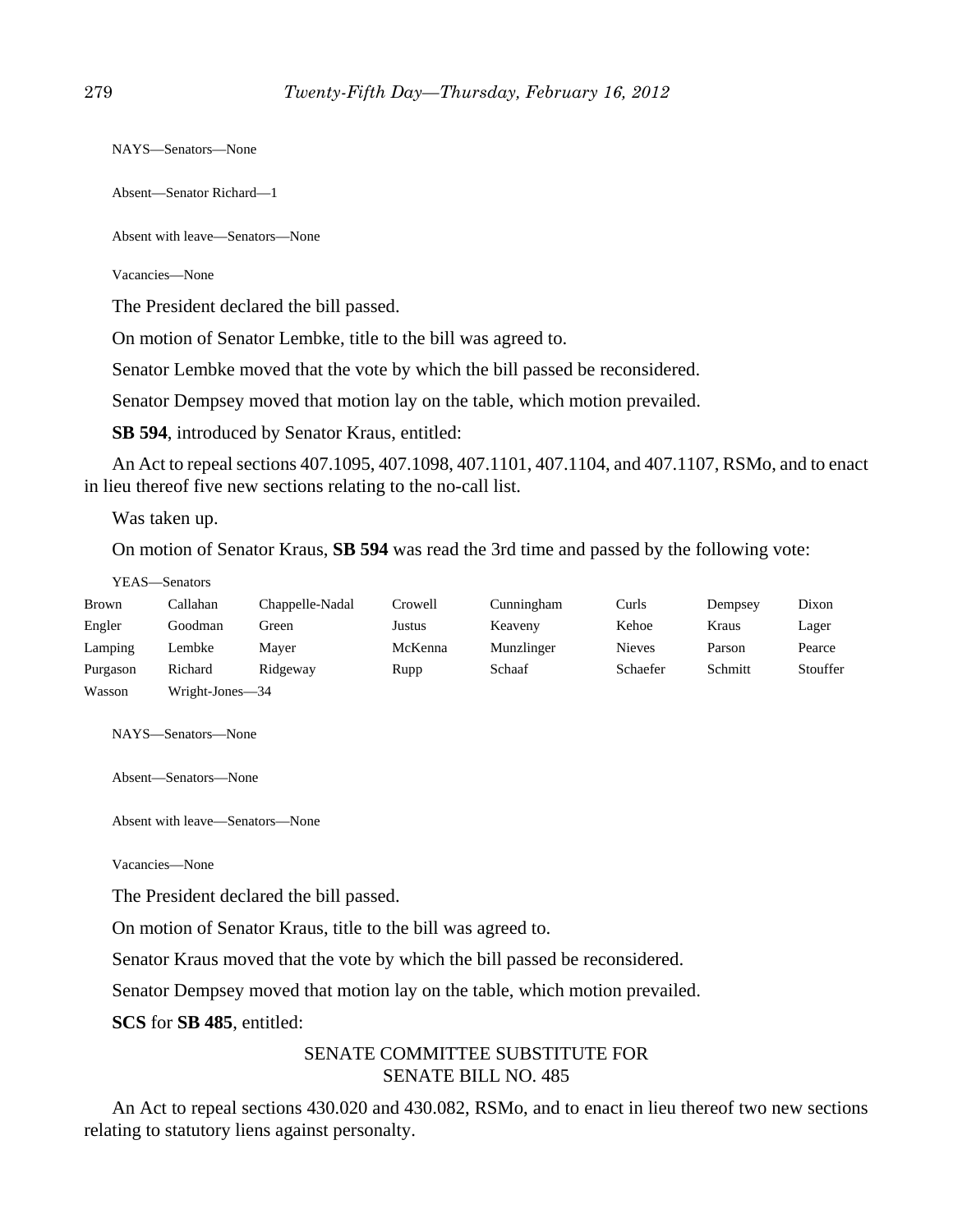Was taken up by Senator Cunningham.

On motion of Senator Cunningham, **SCS** for **SB 485** was read the 3rd time and passed by the following vote:

|          | YEAS—Senators   |                 |         |            |               |         |          |
|----------|-----------------|-----------------|---------|------------|---------------|---------|----------|
| Brown    | Callahan        | Chappelle-Nadal | Crowell | Cunningham | Curls         | Dempsey | Dixon    |
| Engler   | Goodman         | Green           | Justus  | Keaveny    | Kehoe         | Kraus   | Lager    |
| Lamping  | Lembke          | Maver           | McKenna | Munzlinger | <b>Nieves</b> | Parson  | Pearce   |
| Purgason | Richard         | Ridgeway        | Rupp    | Schaaf     | Schaefer      | Schmitt | Stouffer |
| Wasson   | Wright-Jones-34 |                 |         |            |               |         |          |

NAYS—Senators—None

Absent—Senators—None

Absent with leave—Senators—None

Vacancies—None

The President declared the bill passed.

On motion of Senator Cunningham, title to the bill was agreed to.

Senator Cunningham moved that the vote by which the bill passed be reconsidered.

Senator Dempsey moved that motion lay on the table, which motion prevailed.

**SS** for **SCS** for **SB 469**, introduced by Senator Dixon, entitled:

## SENATE SUBSTITUTE FOR SENATE COMMITTEE SUBSTITUTE FOR SENATE BILL NO. 469

An Act to repeal sections 536.041, 536.087, and 536.325, RSMo, and to enact in lieu thereof five new sections relating to administrative procedures and review.

Was taken up.

On motion of Senator Dixon, **SS** for **SCS** for **SB 469** was read the 3rd time and passed by the following vote:

| YEAS—Senators |          |                 |                 |          |            |         |            |
|---------------|----------|-----------------|-----------------|----------|------------|---------|------------|
| Brown         | Callahan | Chappelle-Nadal | Cunningham      | Curls    | Dempsey    | Dixon   | Engler     |
| Goodman       | Green    | Kehoe           | Kraus           | Lager    | Mayer      | McKenna | Munzlinger |
| <b>Nieves</b> | Parson   | Pearce          | Richard         | Ridgeway | Rupp       | Schaaf  | Schaefer   |
| Schmitt       | Stouffer | Wasson          | Wright-Jones-28 |          |            |         |            |
|               |          |                 |                 |          |            |         |            |
| NAYS-Senators |          |                 |                 |          |            |         |            |
| Crowell       | Justus   | Keaveny         | Lamping         | Lembke   | Purgason-6 |         |            |

Absent—Senators—None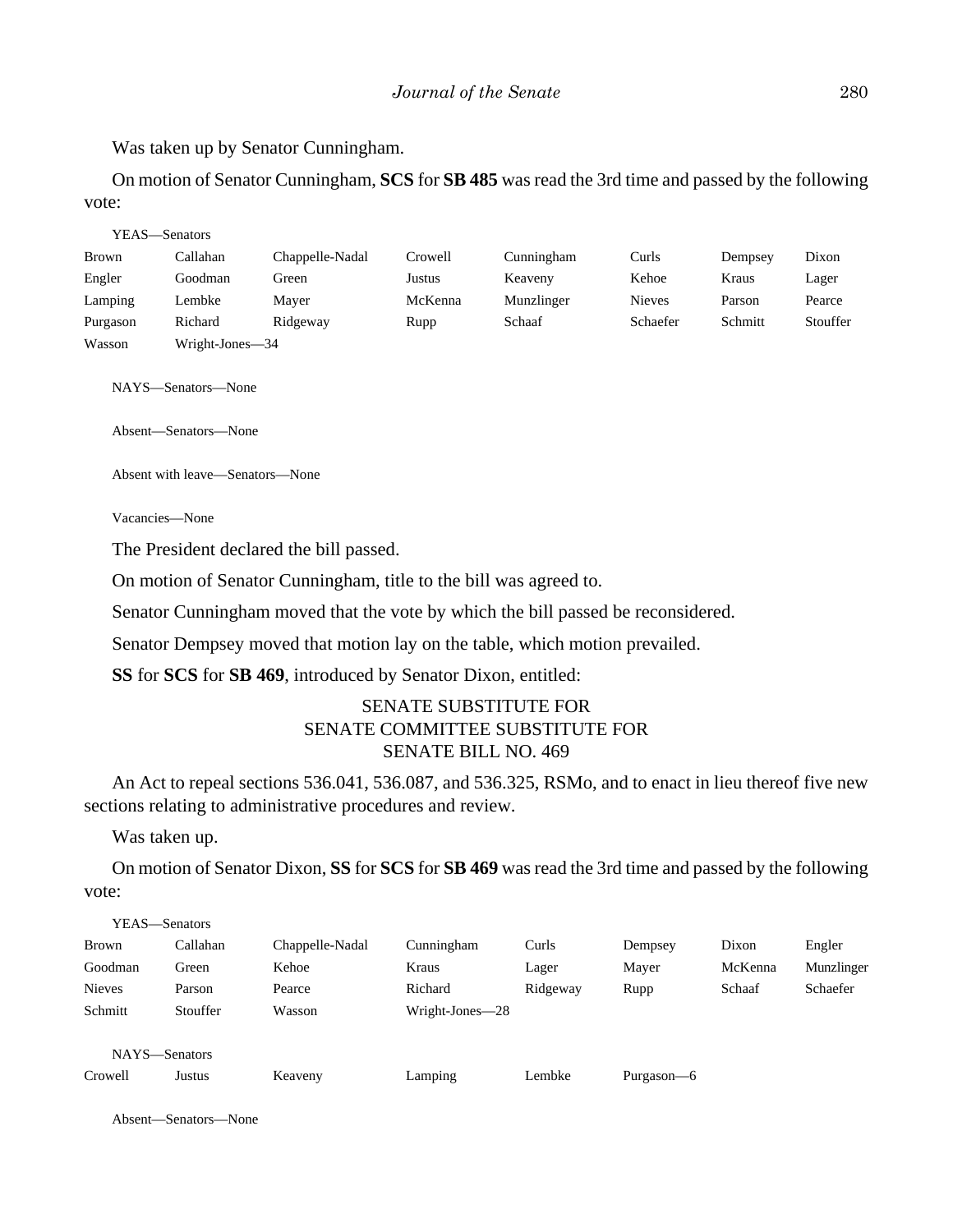Absent with leave—Senators—None

Vacancies—None

The President declared the bill passed.

On motion of Senator Dixon, title to the bill was agreed to.

Senator Dixon moved that the vote by which the bill passed be reconsidered.

Senator Dempsey moved that motion lay on the table, which motion prevailed.

**SCS** for **SB 773**, entitled:

## SENATE COMMITTEE SUBSTITUTE FOR SENATE BILL NO. 773

An Act to repeal sections 115.345 and 115.349, RSMo, and to enact in lieu thereof two new sections relating to primary elections, with an emergency clause.

Was taken up by Senator Parson.

On motion of Senator Parson, **SCS** for **SB 773** was read the 3rd time and passed by the following vote:

| YEAS—Senators |                 |                 |         |            |               |         |          |
|---------------|-----------------|-----------------|---------|------------|---------------|---------|----------|
| <b>Brown</b>  | Callahan        | Chappelle-Nadal | Crowell | Cunningham | Curls         | Dempsey | Dixon    |
| Engler        | Goodman         | Green           | Justus  | Keaveny    | Kehoe         | Kraus   | Lager    |
| Lamping       | Lembke          | Maver           | McKenna | Munzlinger | <b>Nieves</b> | Parson  | Pearce   |
| Purgason      | Richard         | Ridgeway        | Rupp    | Schaaf     | Schaefer      | Schmitt | Stouffer |
| Wasson        | Wright-Jones-34 |                 |         |            |               |         |          |

NAYS—Senators—None

Absent—Senators—None

Absent with leave—Senators—None

Vacancies—None

The President declared the bill passed.

The emergency clause was adopted by the following vote:

| YEAS—Senators |                 |                 |         |            |               |         |          |
|---------------|-----------------|-----------------|---------|------------|---------------|---------|----------|
| Brown         | Callahan        | Chappelle-Nadal | Crowell | Cunningham | Curls         | Dempsey | Dixon    |
| Engler        | Goodman         | Green           | Justus  | Keaveny    | Kehoe         | Kraus   | Lager    |
| Lamping       | Lembke          | Maver           | McKenna | Munzlinger | <b>Nieves</b> | Parson  | Pearce   |
| Purgason      | Richard         | Ridgeway        | Rupp    | Schaaf     | Schaefer      | Schmitt | Stouffer |
| Wasson        | Wright-Jones-34 |                 |         |            |               |         |          |

NAYS—Senators—None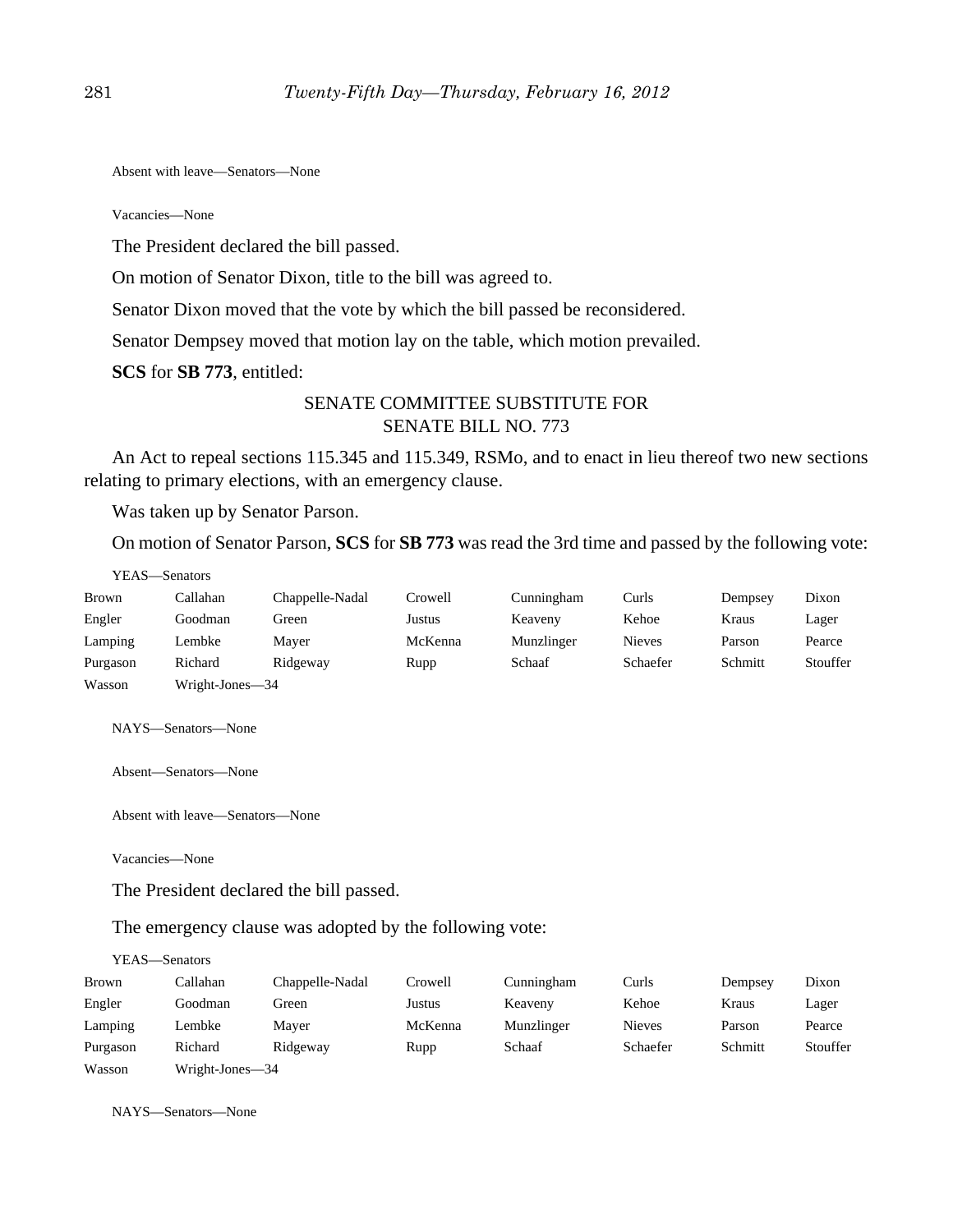Absent—Senators—None

Absent with leave—Senators—None

Vacancies—None

On motion of Senator Parson, title to the bill was agreed to.

Senator Parson moved that the vote by which the bill passed be reconsidered.

Senator Dempsey moved that motion lay on the table, which motion prevailed.

**SB 450**, introduced by Senator Rupp, entitled:

An Act to repeal section 162.481, RSMo, and to enact in lieu thereof one new section relating to school directors in urban districts, with an emergency clause.

Was taken up.

On motion of Senator Rupp, **SB 450** was read the 3rd time and passed by the following vote:

YEAS—Senators

| Brown    | Callahan        | Chappelle-Nadal | Crowell | Cunningham | Curls         | Dempsey | Dixon    |
|----------|-----------------|-----------------|---------|------------|---------------|---------|----------|
| Engler   | Goodman         | Green           | Justus  | Keaveny    | Kehoe         | Kraus   | Lager    |
| Lamping  | Lembke          | Mayer           | McKenna | Munzlinger | <b>Nieves</b> | Parson  | Pearce   |
| Purgason | Richard         | Ridgeway        | Rupp    | Schaaf     | Schaefer      | Schmitt | Stouffer |
| Wasson   | Wright-Jones—34 |                 |         |            |               |         |          |

NAYS—Senators—None

Absent—Senators—None

Absent with leave—Senators—None

Vacancies—None

The President declared the bill passed.

The emergency clause was adopted by the following vote:

YEAS—Senators

| Brown    | Callahan        | Chappelle-Nadal | Crowell | Cunningham | Curls         | Dempsey | Dixon    |
|----------|-----------------|-----------------|---------|------------|---------------|---------|----------|
| Engler   | Goodman         | Green           | Justus  | Keaveny    | Kehoe         | Kraus   | Lager    |
| Lamping  | Lembke          | Maver           | McKenna | Munzlinger | <b>Nieves</b> | Parson  | Pearce   |
| Purgason | Richard         | Ridgeway        | Rupp    | Schaaf     | Schaefer      | Schmitt | Stouffer |
| Wasson   | Wright-Jones-34 |                 |         |            |               |         |          |

NAYS—Senators—None

Absent—Senators—None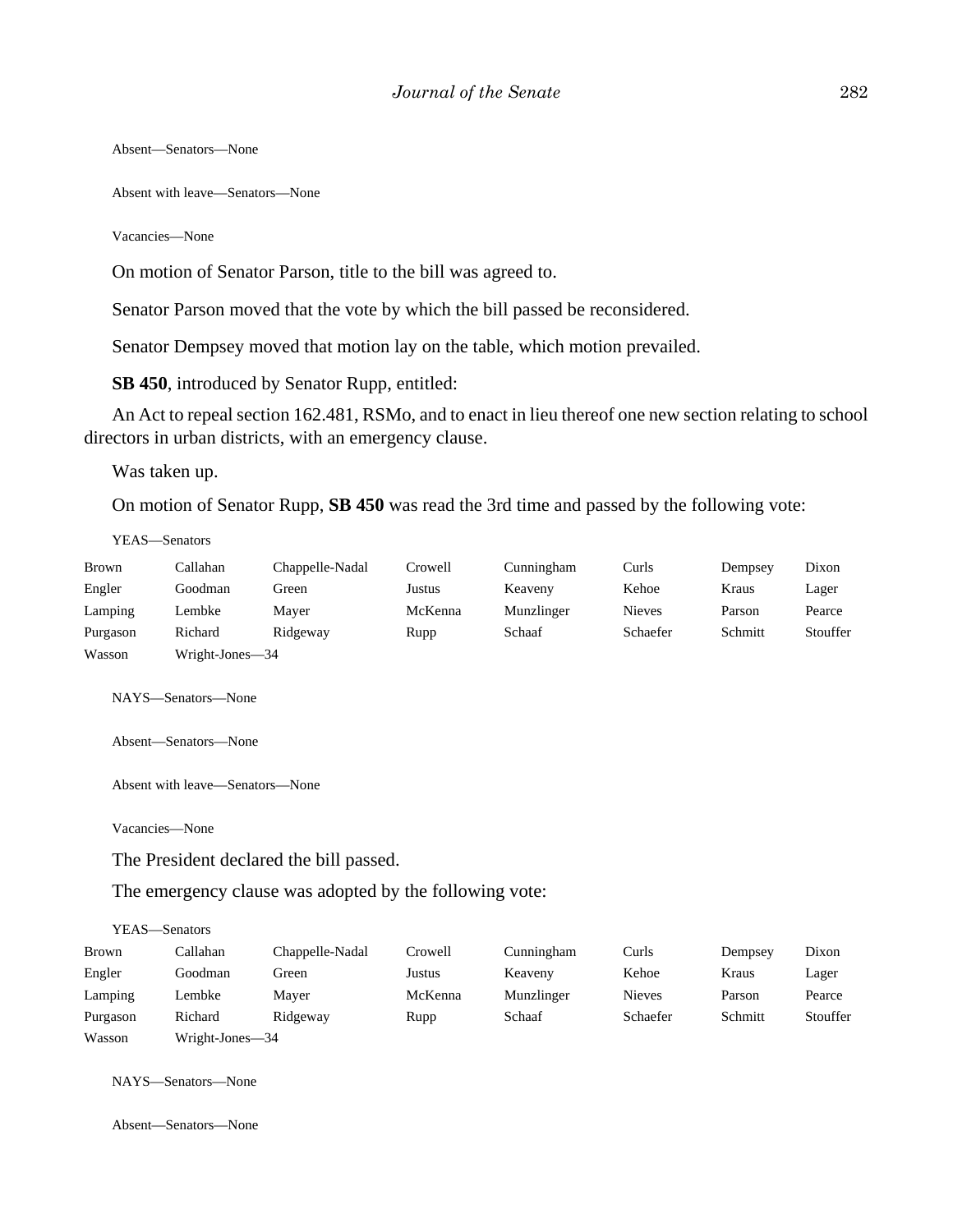Absent with leave—Senators—None

Vacancies—None

On motion of Senator Rupp, title to the bill was agreed to.

Senator Rupp moved that the vote by which the bill passed be reconsidered.

Senator Dempsey moved that motion lay on the table, which motion prevailed.

**SS** for **SCS** for **SB 572**, introduced by Senator Dempsey, entitled:

# SENATE SUBSTITUTE FOR SENATE COMMITTEE SUBSTITUTE FOR SENATE BILL NO. 572

An Act to repeal sections 287.067, 287.120, 287.150, and 287.240, RSMo, and to enact in lieu thereof four new sections relating to workers' compensation, with an emergency clause.

Was taken up.

On motion of Senator Dempsey, **SS** for **SCS** for **SB 572** was read the 3rd time and passed by the following vote:

|              | YEAS-Senators                                           |            |          |        |            |               |                |
|--------------|---------------------------------------------------------|------------|----------|--------|------------|---------------|----------------|
| <b>Brown</b> | Crowell                                                 | Cunningham | Dempsey  | Dixon  | Engler     | Goodman       | Kehoe          |
| Kraus        | Lager                                                   | Lamping    | Lembke   | Mayer  | Munzlinger | <b>Nieves</b> | Parson         |
| Pearce       | Purgason                                                | Richard    | Ridgeway | Rupp   | Schaaf     | Schaefer      | Schmitt        |
| Stouffer     | Wasson-26                                               |            |          |        |            |               |                |
|              | NAYS-Senators                                           |            |          |        |            |               |                |
| Callahan     | Chappelle-Nadal                                         | Curls      | Green    | Justus | Keaveny    | McKenna       | Wright-Jones-8 |
|              | Absent-Senators-None                                    |            |          |        |            |               |                |
|              | Absent with leave—Senators—None                         |            |          |        |            |               |                |
|              | Vacancies-None                                          |            |          |        |            |               |                |
|              | The President declared the bill passed.                 |            |          |        |            |               |                |
|              | The emergency clause was adopted by the following vote: |            |          |        |            |               |                |
|              | YEAS-Senators                                           |            |          |        |            |               |                |
| <b>Brown</b> | Crowell                                                 | Cunningham | Dempsey  | Dixon  | Engler     | Goodman       | Kehoe          |
| Kraus        | Lager                                                   | Lamping    | Lembke   | Mayer  | Munzlinger | <b>Nieves</b> | Parson         |
| Pearce       | Richard                                                 | Ridgeway   | Rupp     | Schaaf | Schaefer   | Schmitt       | Stouffer       |
| Wasson-25    |                                                         |            |          |        |            |               |                |
|              | NAYS-Senators                                           |            |          |        |            |               |                |
| Callahan     | Chappelle-Nadal                                         | Curls      | Green    | Justus | Keaveny    | McKenna       | Wright-Jones-8 |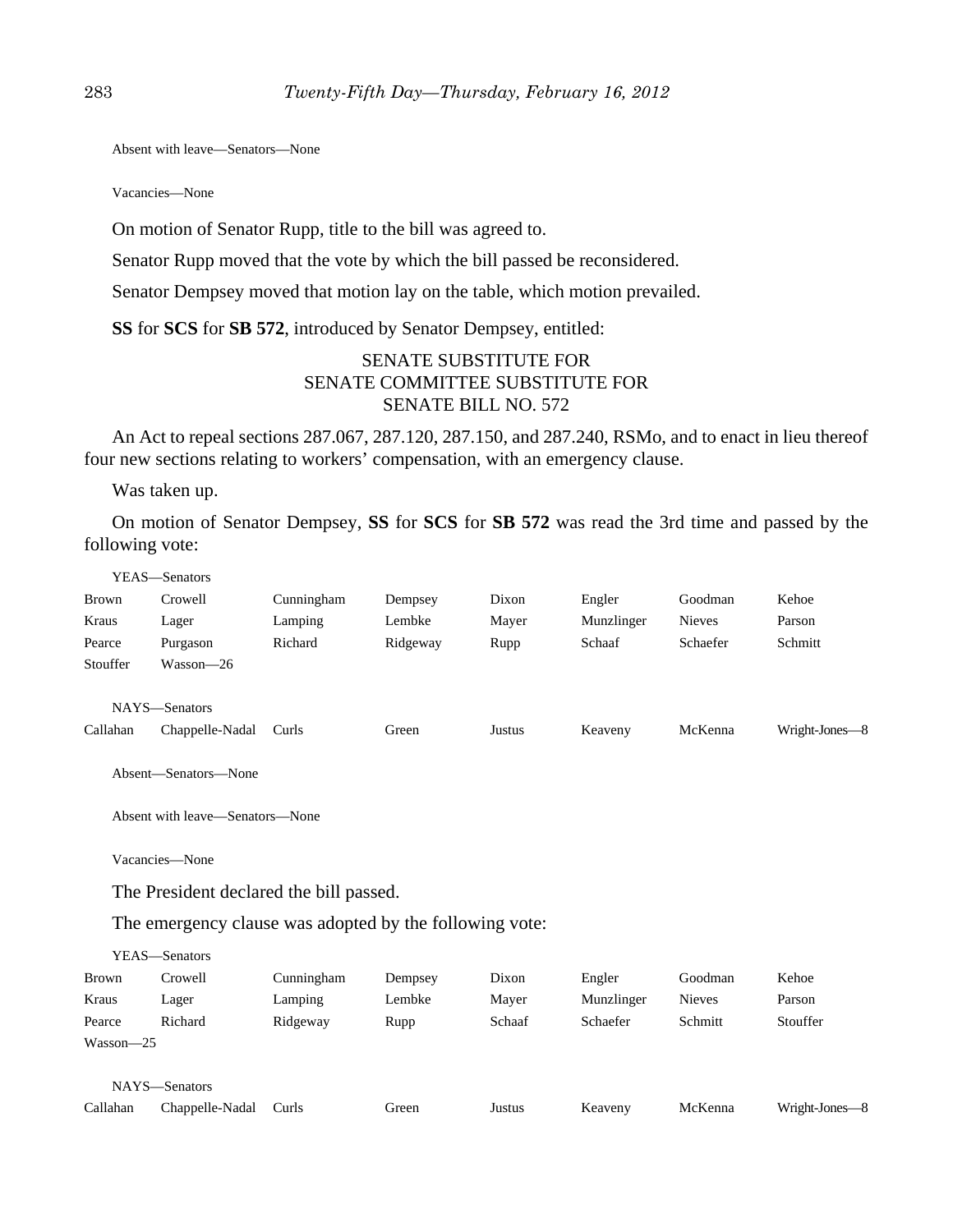Absent—Senator Purgason—1

Absent with leave—Senators—None

Vacancies—None

On motion of Senator Dempsey, title to the bill was agreed to.

Senator Dempsey moved that the vote by which the bill passed be reconsidered.

Senator Mayer moved that motion lay on the table, which motion prevailed.

#### **CONCURRENT RESOLUTIONS**

Senator Dempsey moved that **SCR 15** be taken up for adoption, which motion prevailed. On motion of Senator Dempsey, **SCR 15** was adopted by the following vote:

| YEAS—Senators   |          |                 |         |            |         |          |          |
|-----------------|----------|-----------------|---------|------------|---------|----------|----------|
| <b>Brown</b>    | Callahan | Chappelle-Nadal | Crowell | Cunningham | Curls   | Dempsey  | Dixon    |
| Engler          | Goodman  | Green           | Justus  | Keaveny    | Kehoe   | Kraus    | Lager    |
| Lamping         | Lembke   | Maver           | McKenna | Munzlinger | Nieves  | Pearce   | Purgason |
| Richard         | Ridgeway | Rupp            | Schaaf  | Schaefer   | Schmitt | Stouffer | Wasson   |
| Wright-Jones-33 |          |                 |         |            |         |          |          |

NAYS—Senators—None

Absent—Senator Parson—1

Absent with leave—Senators—None

Vacancies—None

#### **MESSAGES FROM THE HOUSE**

The following messages were received from the House of Representatives through its Chief Clerk:

Mr. President: I am instructed by the House of Representatives to inform the Senate that the House has taken up and passed **HB 1179**, entitled:

An Act to repeal section 256.400, RSMo, and to enact in lieu thereof two new sections relating to major water users.

In which the concurrence of the Senate is respectfully requested.

Read 1st time.

Also,

Mr. President: I am instructed by the House of Representatives to inform the Senate that the House has taken up and passed **HB 1185**, entitled:

An Act to repeal section 589.407, RSMo, and to enact in lieu thereof two new sections relating to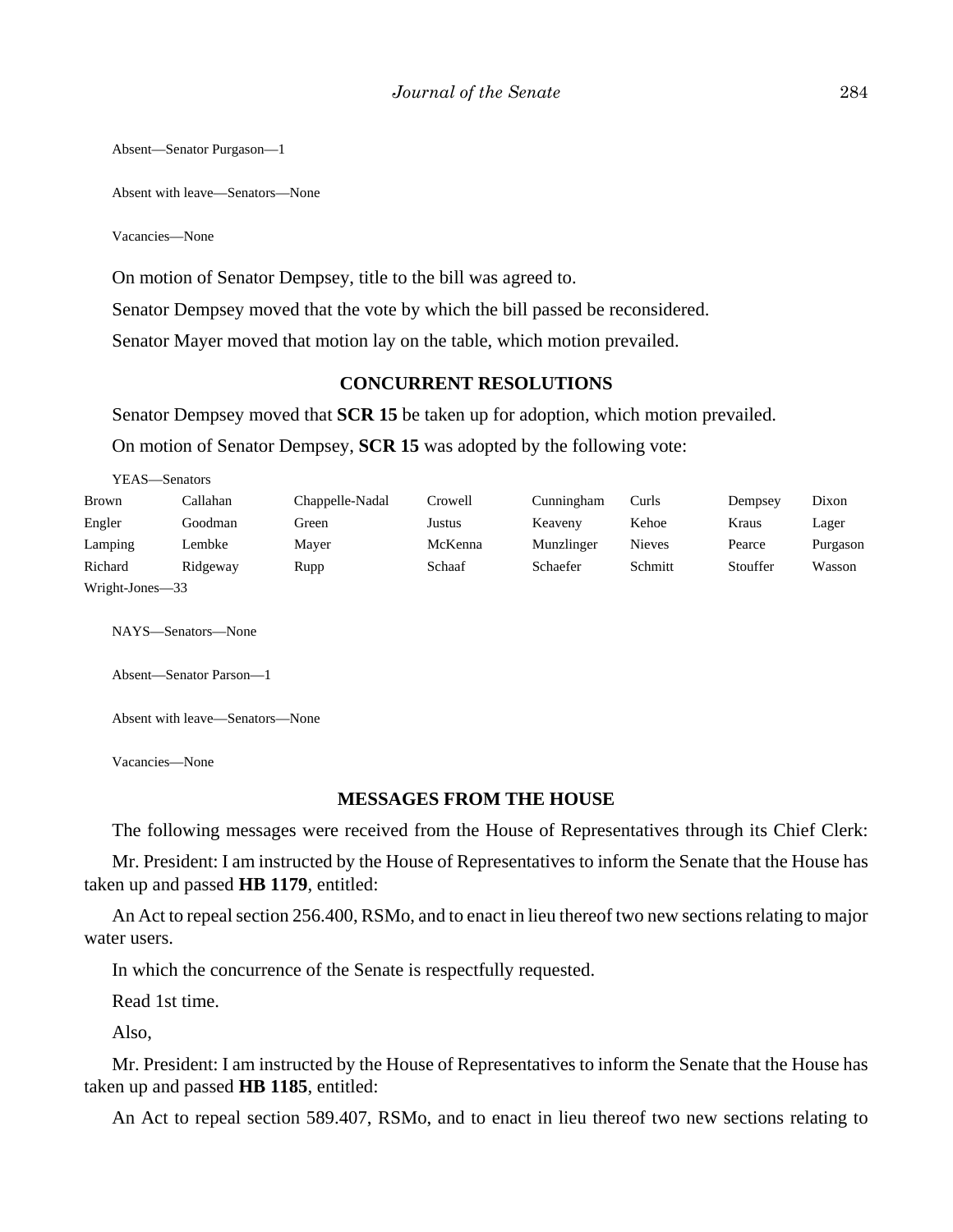possible deportation of aliens who are listed in the state sexual offender registry.

In which the concurrence of the Senate is respectfully requested.

Read 1st time.

Also,

Mr. President: I am instructed by the House of Representatives to inform the Senate that the House has taken up and passed **HB 1250**, entitled:

An Act to repeal section 78.090, RSMo, and to enact in lieu thereof one new section relating to primary elections.

In which the concurrence of the Senate is respectfully requested.

Read 1st time.

Also,

Mr. President: I am instructed by the House of Representatives to inform the Senate that the House has taken up and passed **HB 1251**, entitled:

An Act to repeal section 640.100, RSMo, and to enact in lieu thereof one new section relating to fees imposed for the enforcement of the federal Safe Drinking Water Act.

In which the concurrence of the Senate is respectfully requested.

Read 1st time.

Also,

Mr. President: I am instructed by the House of Representatives to inform the Senate that the House has taken up and passed **HB 1269**, entitled:

An Act to repeal section 301.3161, RSMo, and to enact in lieu thereof one new section relating to The Burnt District special license plate.

In which the concurrence of the Senate is respectfully requested.

Read 1st time.

## **REFERRALS**

President Pro Tem Mayer referred **SCR 23** to the Committee on Rules, Joint Rules, Resolutions and Ethics.

## **SECOND READING OF CONCURRENT RESOLUTIONS**

The following Concurrent Resolution was read the 2nd time and referred to the Committee indicated:

**SCR 22**—Rules, Joint Rules, Resolutions and Ethics.

President Pro Tem Mayer assumed the Chair.

#### **REPORTS OF STANDING COMMITTEES**

Senator Engler, Chairman of the Committee on Financial and Governmental Organizations and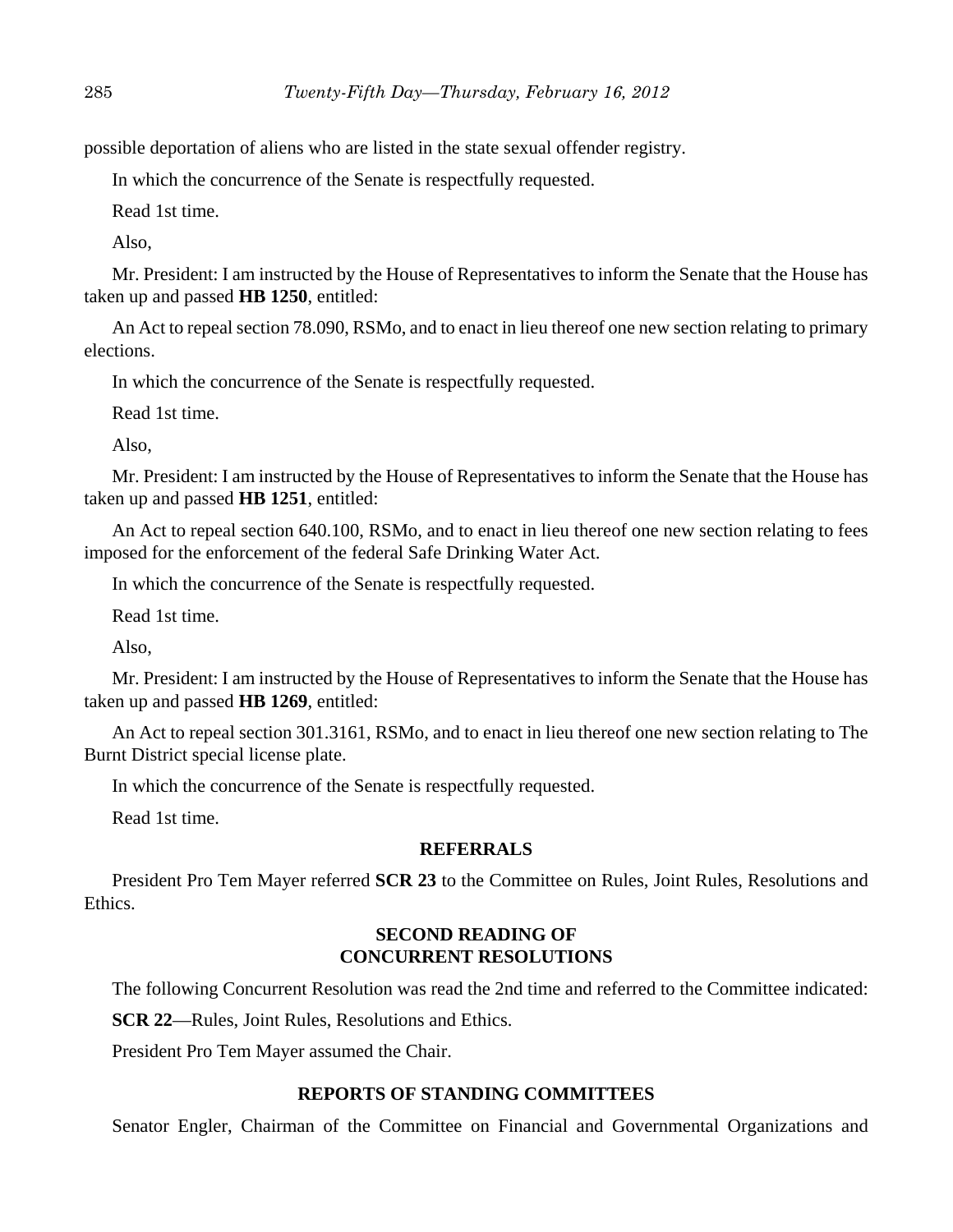Elections, submitted the following reports:

Mr. President: Your Committee on Financial and Governmental Organizations and Elections, to which was referred **SB 621**, begs leave to report that it has considered the same and recommends that the Senate Committee Substitute, hereto attached, do pass.

Also,

Mr. President: Your Committee on Financial and Governmental Organizations and Elections, to which was referred **SJR 26**, begs leave to report that it has considered the same and recommends that the joint resolution do pass.

Senator Stouffer, Chairman of the Committee on Transportation, submitted the following reports:

Mr. President: Your Committee on Transportation, to which was referred **SB 719**, begs leave to report that it has considered the same and recommends that the Senate Committee Substitute, hereto attached, do pass.

Also,

Mr. President: Your Committee on Transportation, to which was referred **SB 701**, begs leave to report that it has considered the same and recommends that the bill do pass.

Also,

Mr. President: Your Committee on Transportation, to which was referred **SB 480**, begs leave to report that it has considered the same and recommends that the Senate Committee Substitute, hereto attached, do pass.

Senator Goodman, Chairman of the Committee on the Judiciary and Civil and Criminal Jurisprudence, submitted the following report:

Mr. President: Your Committee on the Judiciary and Civil and Criminal Jurisprudence, to which was referred **SB 457**, begs leave to report that it has considered the same and recommends that the Senate Committee Substitute, hereto attached, do pass.

Senator Rupp, Chairman of the Committee on Small Business, Insurance and Industry, submitted the following reports:

Mr. President: Your Committee on Small Business, Insurance and Industry, to which was referred **SB 577**, begs leave to report that it has considered the same and recommends that the Senate Committee Substitute, hereto attached, do pass.

Also,

Mr. President: Your Committee on Small Business, Insurance and Industry, to which was referred **SB 749**, begs leave to report that it has considered the same and recommends that the bill do pass.

Senator Cunningham, Chairman of the Committee on General Laws, submitted the following reports:

Mr. President: Your Committee on General Laws, to which was referred **SB 578**, begs leave to report that it has considered the same and recommends that the bill do pass and be placed on the Consent Calendar.

Also,

Mr. President: Your Committee on General Laws, to which was referred **SB 690**, begs leave to report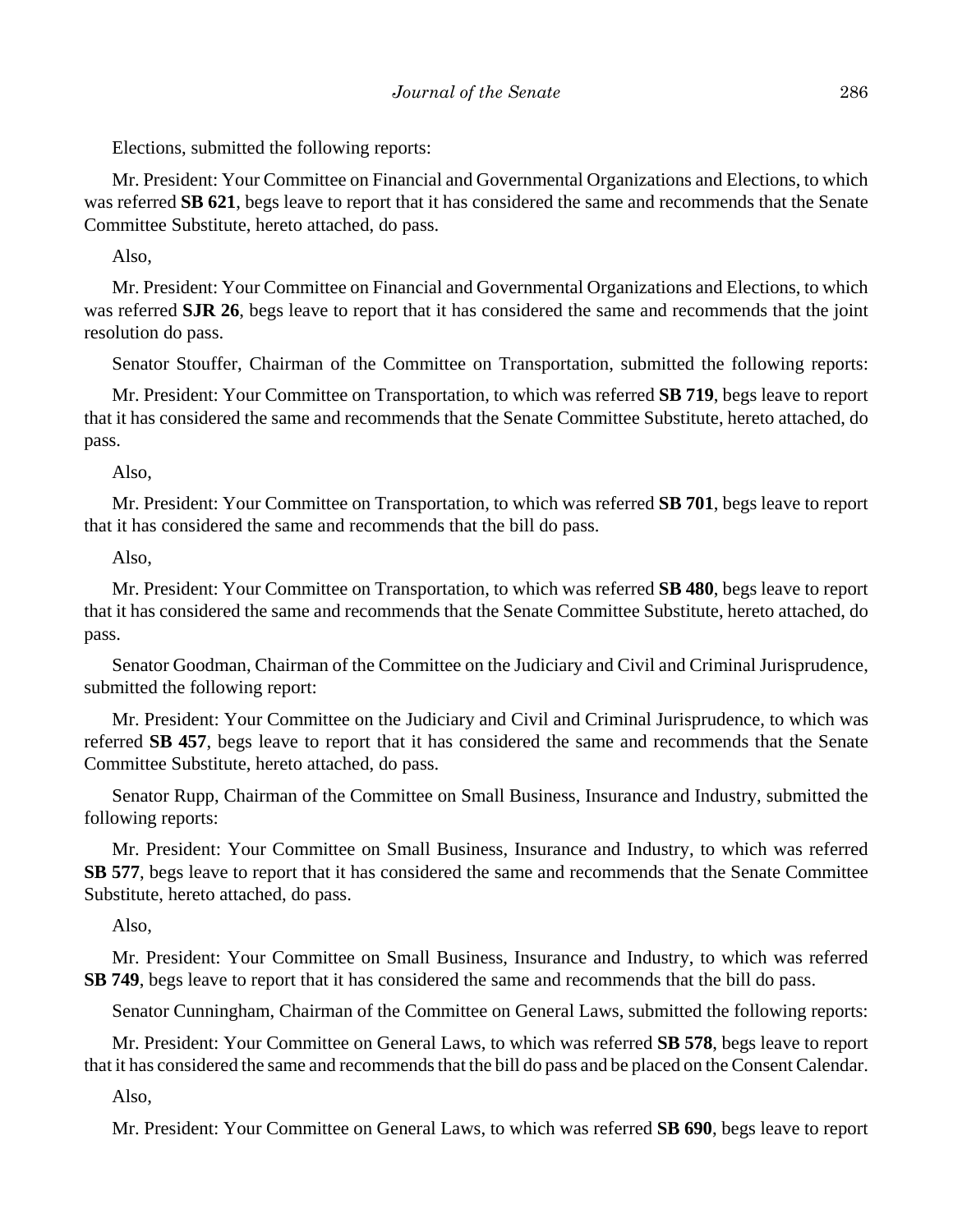that it has considered the same and recommends that the bill do pass and be placed on the Consent Calendar.

Senator Lembke, Chairman of the Committee on Governmental Accountability, submitted the following report:

Mr. President: Your Committee on Governmental Accountability, to which was referred **SB 474**, begs leave to report that it has considered the same and recommends that the Senate Committee Substitute, hereto attached, do pass.

Senator Schmitt, Chairman of the Committee on Jobs, Economic Development and Local Government, submitted the following report:

Mr. President: Your Committee on Jobs, Economic Development and Local Government, to which was referred **SB 736**, begs leave to report that it has considered the same and recommends that the bill do pass and be placed on the Consent Calendar.

Senator Schaefer, Chairman of the Committee on Appropriations, submitted the following report:

Mr. President: Your Committee on Appropriations, to which was referred **SB 655**, begs leave to report that it has considered the same and recommends that the Senate Committee Substitute, hereto attached, do pass.

Senator Stouffer assumed the Chair.

## **SECOND READING OF SENATE BILLS**

The following Bills and Joint Resolution were read the 2nd time and referred to the Committees indicated:

- **SB 774**—Financial and Governmental Organizations and Elections.
- **SB 775**—Gubernatorial Appointments.
- **SB 776**—Ways and Means and Fiscal Oversight.
- **SB 777**—Ways and Means and Fiscal Oversight.
- **SB 778**—Commerce, Consumer Protection, Energy and the Environment.
- **SB 779**—Judiciary and Civil and Criminal Jurisprudence.
- **SB 780**—Financial and Governmental Organizations and Elections.
- **SB 781**—Jobs, Economic Development and Local Government.
- **SB 782**—Ways and Means and Fiscal Oversight.
- **SB 783**—Jobs, Economic Development and Local Government.
- **SB 784**—General Laws.
- **SB 785**—Health, Mental Health, Seniors and Families.
- **SB 786**—Governmental Accountability.
- **SB 788**—Financial and Governmental Organizations and Elections.
- **SB 789**—Judiciary and Civil and Criminal Jurisprudence.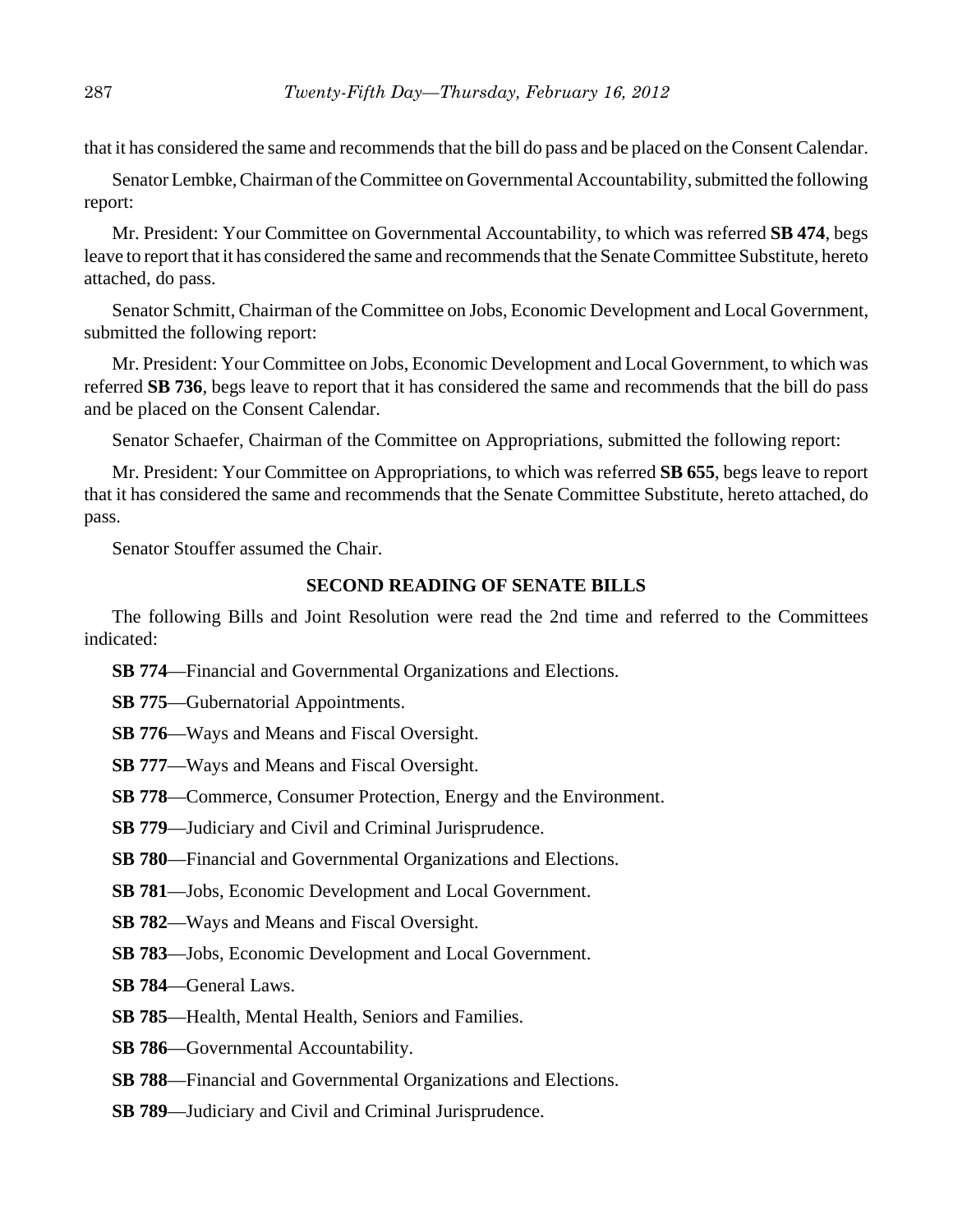**SB 790**—Ways and Means and Fiscal Oversight.

**SB 791**—Financial and Governmental Organizations and Elections.

**SB 792**—Ways and Means and Fiscal Oversight.

**SB 793**—Ways and Means and Fiscal Oversight.

**SJR 50**—Appropriations.

#### **RESOLUTIONS**

Senator Wright-Jones offered Senate Resolution No. 1448, regarding Maelisha Boclair, which was adopted.

Senator Wright-Jones offered Senate Resolution No. 1449, regarding Reverend Elston K. McCowan, St. Louis, which was adopted.

Senator Wright-Jones offered Senate Resolution No. 1450, regarding Emergent Sensor Technologies, LLC, St. Louis, which was adopted.

#### **COMMUNICATIONS**

Senator Crowell submitted the following:

February 16, 2012

Ms. Terry Spieler Secretary of Senate State Capitol Building - Room 325 Jefferson City, Missouri 65101

Dear Madame Secretary:

I respectfully request that the following bills be removed from the Senate Consent Calendar in accordance with the provisions of Senate Rule 45.

**SB578 (Parson)** – Conveys state property to the City of Sedalia;

**SB690 (Engler)** – Allows the Missouri State Highway Patrol to sell surplus watercraft and watercraft motors and trailers in the same manner as the highway patrol currently sells surplus vehicles;

**SB736 (Engler)** – Exempts St. Francois County from a requirement that certain amounts of money from the county's special road and bridge tax be spent in certain areas.

> Sincerely, /s/ Jason G. Crowell Jason G. Crowell State Senator

## **INTRODUCTIONS OF GUESTS**

Senator Pearce introduced to the Senate, Cliff Combs, Stormy Taylor, Kim Hall, Georgia Stuart-Simmons, Eddie Chitwood, Ashton Schell, Mitch Lawson, Remington Hoyer, Tim Russell, Jacob Bowder, Adam Martin, Donovan Wiss, Collin Mills, Sidney Guidry, Liz Howard, Chase Jackson, Kelly Snook, Cierra Collins, Matthew Zembraski, Brad Long, Mikayla DeMers, Hailee Frencken, Alexander Hulbert and Benne Clear, Warrensburg CLIMB High.

Senator Schaefer introduced to the Senate, the Physician of the Day, Dr. George Prica, Jr., M.D.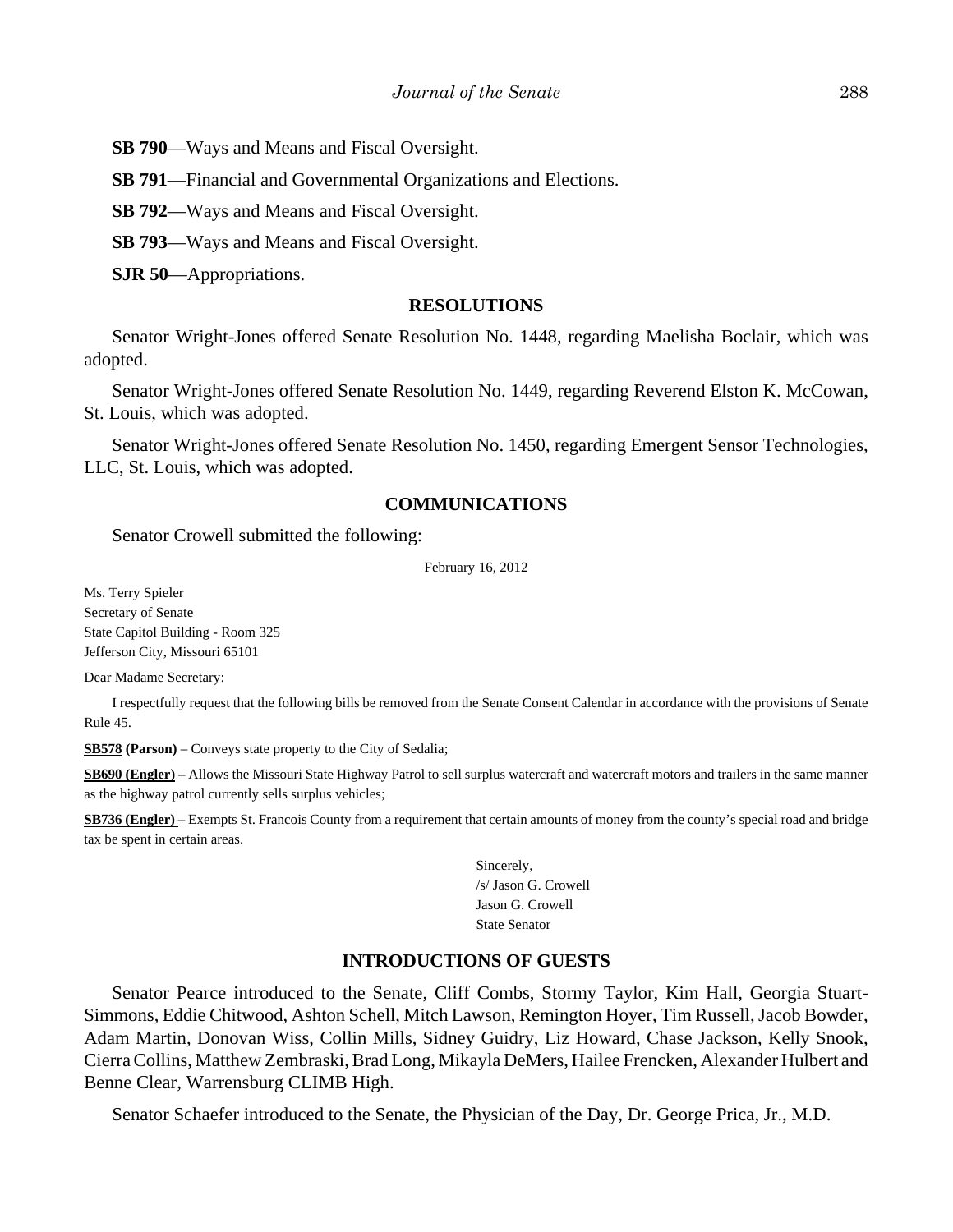Senator Parson introduced to the Senate, Michelle Redd, Michelle Parsons, Matt Havens, Jim Grabowski, Chris McClay and Nick Seiner, Bolivar Leadership.

Senator Kehoe introduced to the Senate, Kings of Historically Black Colleges and Universities from around the country.

Senator Kehoe introduced to the Senate, Shelley Kleene, Wendy Mena, Sara Wood and fourth grade students from Cedar Hill Elementary School, Jefferson City.

On motion of Senator Dempsey, the Senate adjourned until 4:00 p.m., Monday, February 20, 2012.

## SENATE CALENDAR \_\_\_\_\_\_

## TWENTY-SIXTH DAY–MONDAY, FEBRUARY 20, 2012  $\overline{\phantom{a}}$

#### FORMAL CALENDAR

#### SECOND READING OF SENATE BILLS

SB 794-Schmitt SB 795-Callahan, et al SB 796-Justus SB 797-Justus SB 798-Justus, et al SB 799-Justus, et al SB 800-Justus SB 801-Justus SB 802-Justus SB 803-Rupp

SB 804-Engler SB 805-Engler SB 806-Cunningham SB 807-Dempsey SB 808-Lembke SB 809-Lamping SB 810-Lamping SB 811-Dixon SB 812-Schaefer, et al

#### HOUSE BILLS ON SECOND READING

HCS for HJR 43 HB 1135-Smith (150), et al HCS for HB 1140 HB 1036-Dugger HB 1039-Leara HB 1099-Fitzwater, et al HB 1100-Fitzwater, et al HB 1105-Day

HCS for HB 1311 HCS for HB 1329 HB 1219-Elmer, et al HB 1104-Schoeller and Smith (150) HB 1075-Sater HB 1093-Elmer, et al HB 1141-Gatschenberger, et al HB 1156-Rowland, et al